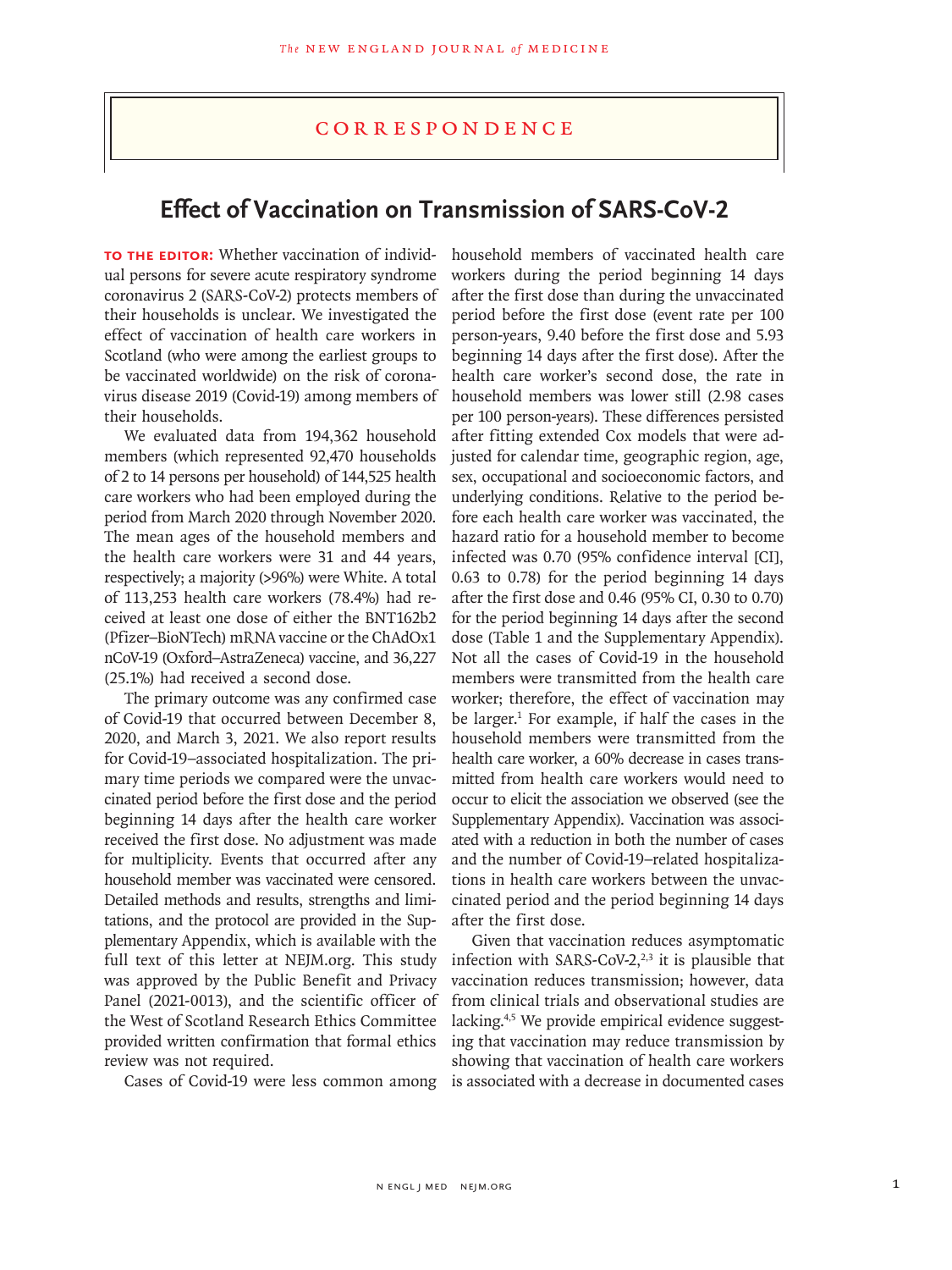| Variable                                 | <b>Health Care Workers</b> |                                                           |                                 | <b>Household Members</b> |                                                           |                          |
|------------------------------------------|----------------------------|-----------------------------------------------------------|---------------------------------|--------------------------|-----------------------------------------------------------|--------------------------|
|                                          | Unvaccinated<br>Period     | Period<br>Beginning<br>14 Days after<br><b>First Dose</b> | <b>Hazard Ratio</b><br>(95% CI) | Unvaccinated<br>Period   | Period<br>Beginning<br>14 Days after<br><b>First Dose</b> | Hazard Ratio<br>(95% CI) |
| Cases <sup>+</sup>                       |                            |                                                           |                                 |                          |                                                           |                          |
| No. of patients                          | 144,525                    | 109,074                                                   |                                 | 194,362                  | 148,366                                                   |                          |
| No. of events                            | 3191                       | 1152                                                      |                                 | 2037                     | 1086                                                      |                          |
| Mean person-time - days                  | 40                         | 45                                                        |                                 | 41                       | 45                                                        |                          |
| Rate per 100 person-yr                   | 20.13                      | 8.51                                                      |                                 | 9.40                     | 5.93                                                      |                          |
| Comparison of rates per 100<br>person-yr |                            |                                                           |                                 |                          |                                                           |                          |
| Unadjusted model                         |                            |                                                           | $0.51(0.48 - 0.55)$             |                          |                                                           | $0.74(0.67 - 0.82)$      |
| Model 1                                  |                            |                                                           | $0.52(0.49 - 0.56)$             |                          |                                                           | $0.73(0.66 - 0.81)$      |
| Model 2                                  |                            |                                                           | $0.55(0.51 - 0.59)$             |                          |                                                           | $0.75(0.68 - 0.83)$      |
| Model 3                                  |                            |                                                           | $0.45(0.42 - 0.49)$             |                          |                                                           | $0.71(0.63 - 0.78)$      |
| Model 4 $\ddagger$                       |                            |                                                           | $0.45(0.42 - 0.49)$             |                          |                                                           | $0.70(0.63 - 0.78)$      |
| Hospitalizations                         |                            |                                                           |                                 |                          |                                                           |                          |
| No. of patients                          | 144,525                    | 111,081                                                   |                                 | 194,362                  | 149,689                                                   |                          |
| No. of events                            | 158                        | 19                                                        |                                 | 111                      | 64                                                        |                          |
| Mean person-time - days                  | 41                         | 45                                                        |                                 | 41                       | 45                                                        |                          |
| Rate per 100 person-yr                   | 0.97                       | 0.14                                                      |                                 | 0.51                     | 0.35                                                      |                          |
| Comparison of rates per 100<br>person-yr |                            |                                                           |                                 |                          |                                                           |                          |
| Unadjusted model                         |                            |                                                           | $0.16(0.10 - 0.27)$             |                          |                                                           | $0.83(0.58 - 1.17)$      |
| Model 1                                  |                            |                                                           | $0.16(0.10 - 0.27)$             |                          |                                                           | $0.81(0.57-1.15)$        |
| Model 2                                  |                            |                                                           | $0.17(0.10 - 0.29)$             |                          |                                                           | $0.86(0.61-1.23)$        |
| Model 3                                  |                            |                                                           | $0.15(0.09 - 0.26)$             |                          |                                                           | $0.77(0.53 - 1.10)$      |
| Model 4 $\ddagger$                       |                            |                                                           | $0.16(0.09 - 0.27)$             |                          |                                                           | $0.77(0.53 - 1.10)$      |

\* Results are shown for Cox regression models stratified according to health board geographic region, with calendar time as the timescale and the vaccination status as a time-varying covariate. The models were adjusted sequentially for age (with the use of a penalized spline to allow for nonlinearity) and sex (model 1); for category on the Scottish Index of Multiple Deprivation (a measure of socioeconomic deprivation based on geographic region) and ethnic group (model 2); for health care worker role (patient-facing, non–patient-facing, or undetermined), occupation, and part-time status (model 3); and for coexisting conditions (as both a count of coexisting conditions and the presence or absence of type 2 diabetes) (model 4). Covid-19 denotes coronavirus disease 2019.

† Cases were defined on the basis of results of a polymerase-chain-reaction test for severe acute respiratory syndrome coronavirus 2 (SARS-CoV-2) RNA (estimated at 90% sensitivity and 99% specificity in Scotland-Wellcome Open Res 2020;5:254. DOI:10.12688/wellcomeopenres.16342.1).

‡ In sensitivity analyses that tested the robustness of the findings of the primary analysis to the proportional-hazards assumption, all the covariates were instead included as stratifying variables in the extended Cox models. Age was categorized in 10-year bands (e.g., 20 to 29 years of age), with the remaining covariates treated as unordered categorical variables. In these models, the hazard ratio for a health care worker to become infected was 0.44 (95% CI, 0.40 to 0.47), and the hazard ratio for a household member to become infected was 0.68 (95% CI, 0.62 to 0.75).